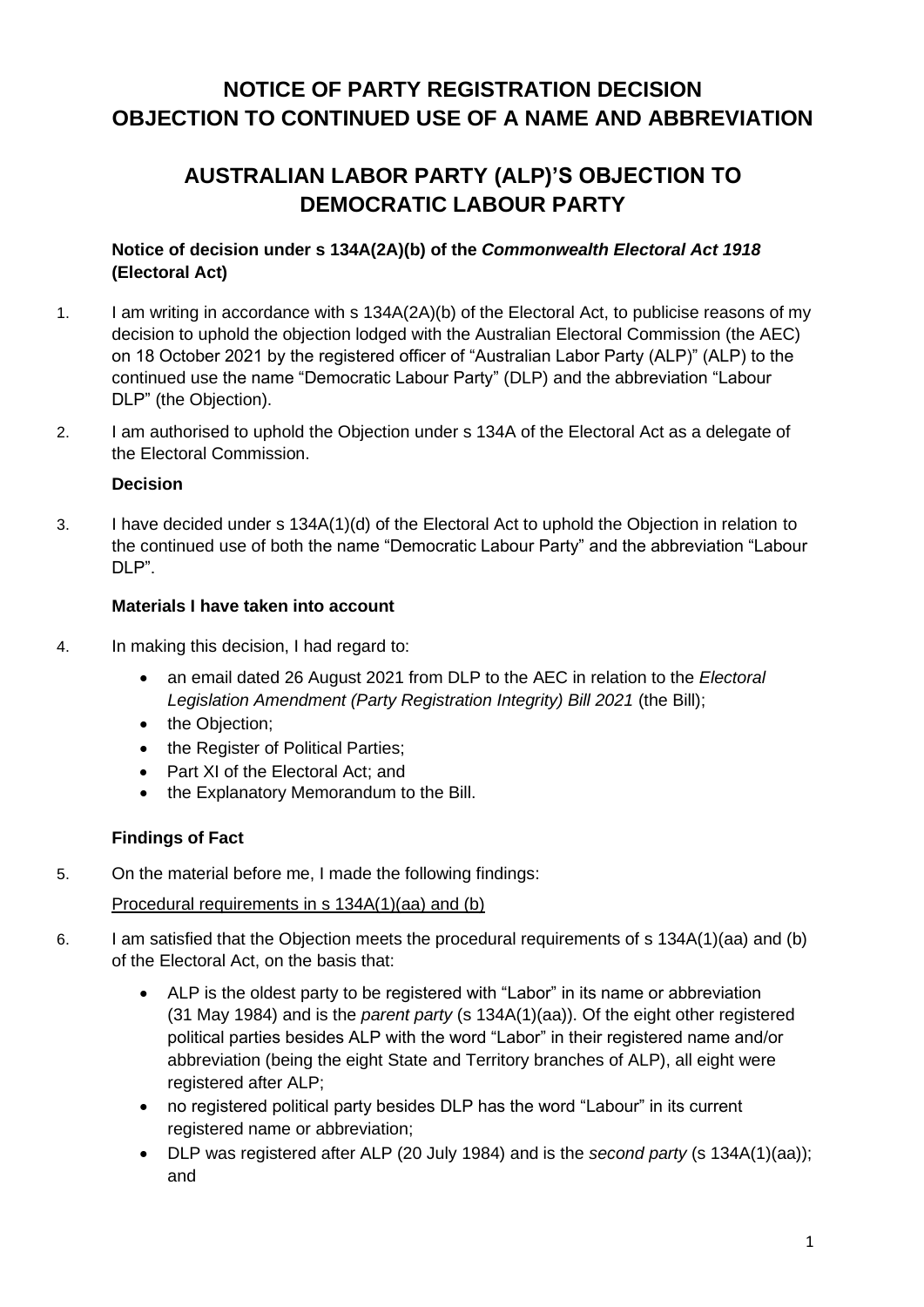• the Objection was in writing from ALP's registered officer and objects to the continued registration of the DLP's name and abbreviation (s 134A(1)(b)).

## Assessment of applicability of s 134A(1)(a)

- 7. The Objection refers to the name and abbreviation of the second party containing a word that is in the name, or abbreviation of the name, of the parent party (s 134A(1)(a)(iii) of the Electoral Act). The word in question is "Labor".
- 8. Section 129(6) of the Electoral Act states:

*'In applying s 134A(1)(a)(iii),in relation to a word, other grammatical forms, and commonly accepted variants (including abbreviations, contractions and alternate forms), of the word are to be treated in the same way as the word.'*

- 9. The Explanatory Memorandum to the Bill, which became the *Electoral Legislation Amendment (Party Registration Integrity) Act 2021*, explains at paragraph 17 of Schedule 1 that s 129(6) of the Electoral Act "is intended to cover pluralisation and commonly accepted spelling variants of a word, for example, "color" and "colours"". I am satisfied that a relevant analogy can be drawn between this example in the Explanatory Memorandum and the spelling variation of the words 'Labor' and 'Labour'.
- 10. Under s 129(5)(b) of the Electoral Act, s 134A(1)(a)(iii) of the Electoral Act does not apply to:

*'a collective noun for people'.* 

- 11. The Explanatory Memorandum to the Bill provides at paragraphs 13 and 15 of Schedule 1 that "collective noun for people" in s 129(5)(b) of the Electoral Act is to be given its ordinary meaning and is intended to include words including (but not limited to) 'Party', 'Group', 'Alliance', 'Network' and 'Team'.
- 12. It is not within ordinary English to use 'labour' as a collective noun for people within the meaning of s 129(5)(b) of the Electoral Act, and therefore it is not a word covered by s 129(5)(b) of the Electoral Act.
- 13. The word 'labour' is also not a function word, the name of a country, the word "country", a recognised geographical place in Australia, or the word "democratic" within the meaning of s 129(5) of the Electoral Act.
- 14. Accordingly, on the basis of the materials before me, I am satisfied that under the Electoral Act, 'labour' is a commonly accepted variant of 'labor', and is not a word covered by s 129(5) of the Electoral Act.
- 15. As a delegate of the Electoral Commission for the purposes of s 134A of the Electoral Act, I uphold the Objection.

## **Review rights**

- 16. Under s 141(2) of the Electoral Act, a person (including an organisation) affected by the decision who is dissatisfied with the decision may make a written application to the Electoral Commission for internal review of this decision within 28 days after the day on which the decision first comes to the notice of that person. There is no fee payable for requesting an internal review.
- 17. Requests for review of this decision should be addressed to Mr Tom Rogers, Australian Electoral Commissioner, and emailed to [commission.secretariat@aec.gov.au](mailto:commission.secretariat@aec.gov.au) or posted to Locked Bag 4007, Canberra City ACT 2601.